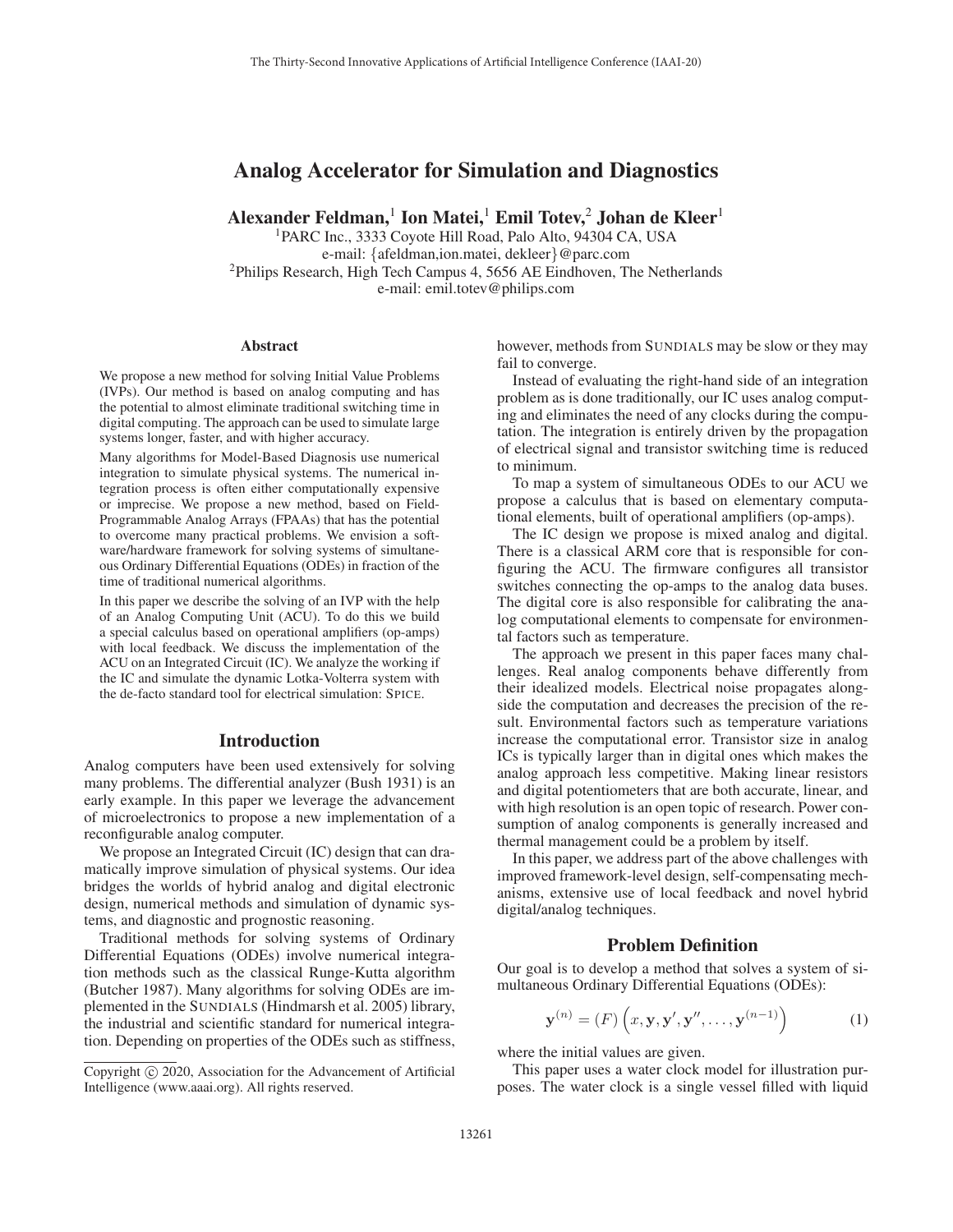(usually water) and with an orifice at the bottom for the liquid to leak out. It has been used since ancient times (Langton 1989). The water clock is modeled by the single first-order ODE:

$$
\frac{\mathrm{d}h}{\mathrm{d}t} = k \frac{a}{A} \sqrt{h} \tag{2}
$$

where  $A$  is the radius at the top of the conical tank,  $a$  is the radius of the orifice,  $k$  is  $-4.8$  (it combines several parameters such as the gravitational constant, viscosity, etc.), and  $h$ is the water level.

To turn the problem of solving an Initial Value Problem (IVP) into a diagnostic problem, we typically add one or more fault parameters, denoted as **f**, to the original system, introduce a measurement function **H** (often algebraic identity), a measurement values vector **z** and solve a parameter estimation problem. There are multiple methods for solving the parameter estimation problem such as Kalman filters (Wan and van Der Merwe 2000), particle filters (Liu and Chen 1998), optimization, regression, and, even, machinelearning (Cortes and Vapnik 1995).

The water clock IVP problem is turned into a diagnostic problem by multiplying the  $ka/A$  with  $f_1$ , and assuming that under normal conditions the initial value of  $f_1 = 1$  and it does not change in time:

$$
\frac{\mathrm{d}h}{\mathrm{d}t} = f_1 k \frac{a}{A} \sqrt{h} \tag{3}
$$

$$
\frac{\mathrm{d}f_1}{\mathrm{d}t} = 0\tag{4}
$$

Most diagnostic and parameter estimation methods solve Eq. 1 for a range of initial conditions. In general, the more instances of the above problem we solve, the more accurate the diagnostic estimation is. As a result a method to accelerate the solution of IVPs will benefit both the diagnostic accuracy and the diagnostic speed.

# Framework Architecture

The proposed framework includes a software package and a hardware accelerator in the form of a PCI controller. This is to a large extent similar to the digital equivalent of an FPAA: a Field Programmable Gate Array (FPGA). In FPGA we start with a VHDL or Verilog source which is then compiled to an intermediate format. After simulation and verification, the FPGA tool-chain performs placing and routing. The hardware design is then further analyzed and flashed on to the device.

In solving IVPs with FPAAs we also have a work-flow similar to the one in FPGAs, as shown in Figure 1.

We start by building an Abstract Syntax Tree (AST) of the ODEs, and apply simplification, and constant folding.

The second work-flow step is mapping the ODEs or parts of the ODEs to computational elements. The process is similar to converting a system of ODEs to an explicit form and is related to acausal to causal conversion, and systems like MODELICA (Fritzson 2010). As our method is providing acceleration to numerical integration, this mapping is outside of the scope of our proof-of-concept analysis. We assume



Figure 1: Framework architecture

that the ODEs will be in explicit form and solvable with integration methods. We can think of the first step of our workflow as a direct automatic mapping from ODEs, represented symbolically, to a SIMULINK model. SIMULINK is a visual modeling and simulation language that uses computational primitives, called blocks, and signals. It can use integration if needed.

The third step is rewriting the ODEs such that all state variables are within certain constraints (often between zero and one). The process can be automated and is a subject of its own (Langtangen and Pedersen 2016). The process of automated scaling involves the replacement of all variables with dimensionless variables by introducing extra parameters. We also want to change the "time constant" to make the integration faster.

At the next stage  $N$  simulations are performed with the same starting conditions. Before each simulation the device is reset, and all calibration trimmers are adjusted so that the ACU can reduce the error. This "calibration-in-the-loop" is a novel idea which is possible due to our hybrid FPAA design.

During the "reset" phase, all initial conditions are imposed. At the end of each hardware simulation, the simulation result vector is stored into memory and, at the end the hardware stage, the output of all simulation is averaged.

Figure 2 shows the technology mapping of Eq. 3 to analog elements.



Figure 2: Technology mapping of the Clepsydra diagnostic model

The most difficult aspect of preparing an ODE for solving on the FPAA is scaling. Checking if state variables change within certain ranges can be impossible without actually solving the system. The FPAA design we propose also includes op-amp comparators to detect if values are out of range and generates events and interruptions in these cases. Whenever a state variable goes out of range during run-time, a respective parameter can be changed and the simulation restarted or continued. So, scaling the original ODE is performed both analytically, during the off-line stage, and dur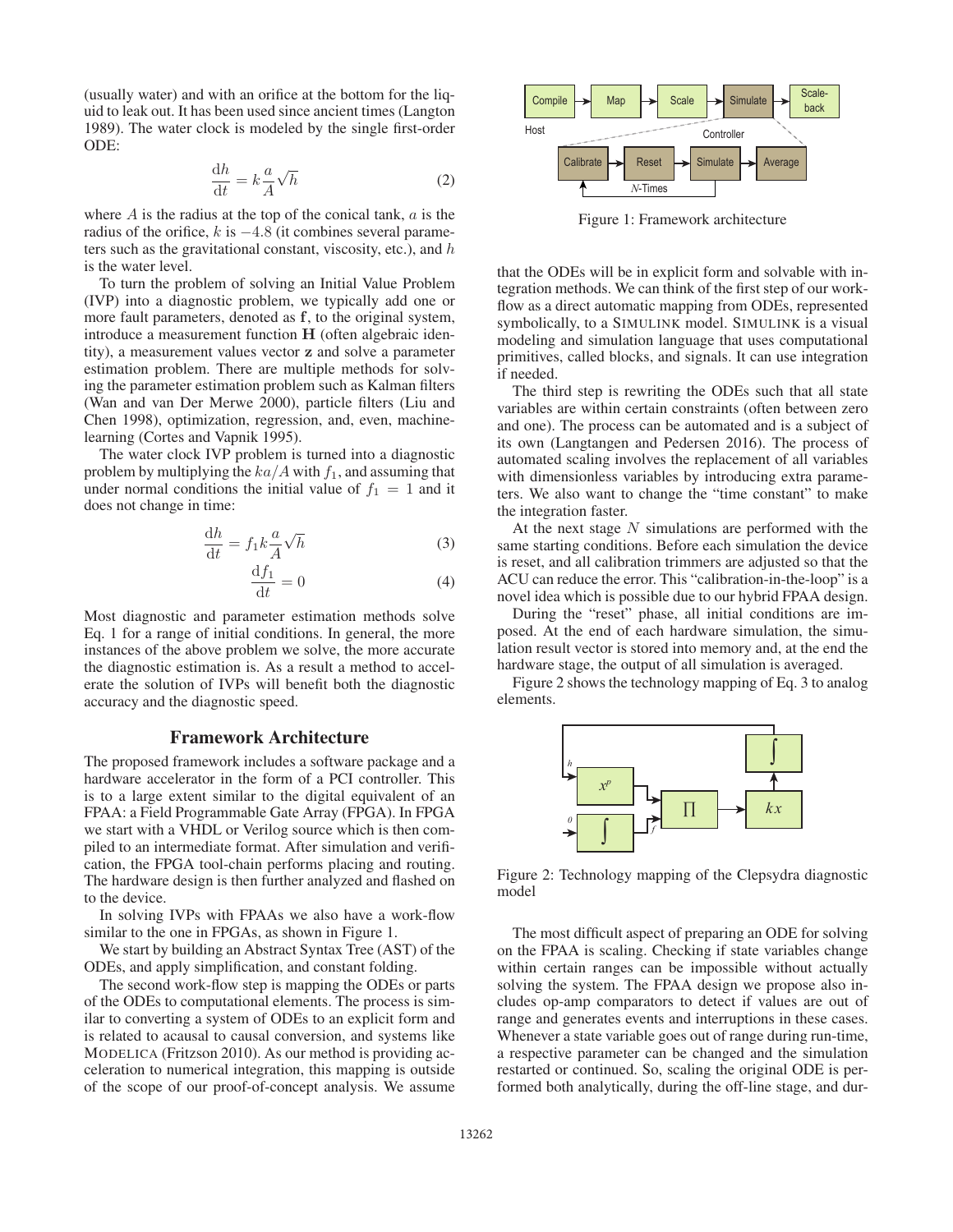ing simulation.

# Integrated Circuit Design

Design and manufacture of mixed analog and digital integrated circuits is expensive and subject to multiple physics and technology constraints. The initial target for the proposed chip is an 180 nm CMOS wafer. In the future, we plan designing for the finer feature size of 40 nm.

The design requires very quiet and stable power supply. Making bipolar operating amplifiers on IC is prohibitively expensive and difficult and we use a unipolar power supply that produces  $V_{\text{dd}} = 2.5 \text{ V}$ . The power supply is tapped in the middle and this is the common reference point of  $V_{ref}$  = 1.25 V. The analog signals logical zero point is at  $V_{ref}$ .

The elements of the local feedback calculus are realized with two types of elements: single input and two inputs. The single input elements are gain, logarithm, exponentiation, power, integration, and differentiation. The elements with two inputs are summation and multiplication. In what follows, we discuss the working, constraints, performance, and peculiarities of each of those elements.

# Op-Amp Design

Figure 3 shows a basic two-stage CMOS op-amp as described by Hussein Baher (Baher 2012).



Figure 3: Classical MOSFET implementation of an op-amp

The op-amp shown in Figure 3 has two stages. MOSFETs  $M_1$  and  $M_2$  (both n-type) form a differential pair that drives the active load of the current mirror of  $M_3$  and  $M_4$  ( $M_3$  and  $M_4$  are both p-type). The second state of the amplifier is formed by  $M_7$  (n-type), with  $M_8$  (p-type) connected as an active load. Transistors  $M_5$  and  $M_6$  (both n-type).

Analysis of the op-amp's characteristics are beyond the scope of this paper. The basic architecture we use has to be extended to allow for precision amplification. By precision we mean both noise and non-linearities. Many noise problems can be alleviated by repeating the computation multiple times and averaging the results. Non-linearities, especially at high frequencies can be improved with a more advanced op-amp design.

# Fixed Gain

Figure 4 shows one of the simplest uses of an op-amp: multiply an input voltage  $V_{\text{in}}$  with a constant k. This configuration as well as all operational amplifiers in this paper use negative feedback.



Figure 4: Inverting op-amp with negative feedback

The voltage  $V_{\text{out}}$  at the output of the inverting amplifier is:

$$
V_{\text{out}} = -\frac{R_{\text{f}}}{R_{\text{in}}} V_{\text{in}} \tag{5}
$$

When  $R_f = R_{in}$  the negative feedback amplifier changes the sign of the input voltage  $V_{\text{in}}$ . The feedback resistor value is fixed to  $R_{\rm f} = 10 \,\rm k\Omega$ . The value of the input resistor  $R_{\rm in}$ can vary in the range  $0 k\Omega$  to  $50 k\Omega$ . The plot in Figure 5 shows an LTSPICE (Brocard 2013) parameter sweep of the steady state of  $V_{\text{out}}$  for the full range of  $R_{\text{in}}$ . There are two lines: one for the universal LTSPICE model of an op-amp, and another one for the proposed op-amp design shown in Figure 3.



Figure 5: Parameter sweep of the inverting operational amplifier

The voltage  $V_{\text{out}}$  in Figure 5 decreases linearly until it approaches the negative power supply rail of the op-amp. As we plan to stay at least 250 mV away from the powersupplies, the useful range for  $R_{\text{in}}$  is from 0 k $\Omega$  to 28.5 k $\Omega$ .

As we can see in Figure 5 the CMOS implementation of the op-map shows good linearity in the operational region  $1.25\,\text{V}$  to  $0.25\,\text{V}$  (the operational region is denoted with horizontal dashed lines). A disadvantage of the proposed CMOS design is the relative large DC offset:  $\approx 200 \,\text{mV}$ . We plan to address the DC offset issue by improving the opamp design and by using chopper stabilization as shown by Hussein Baher (Baher 2012).

Figure 6 shows a schematic of a non-inverting op-amp. Notice that we still have negative feedback, but the negative and positive inputs of the inverting op-amp are swapped.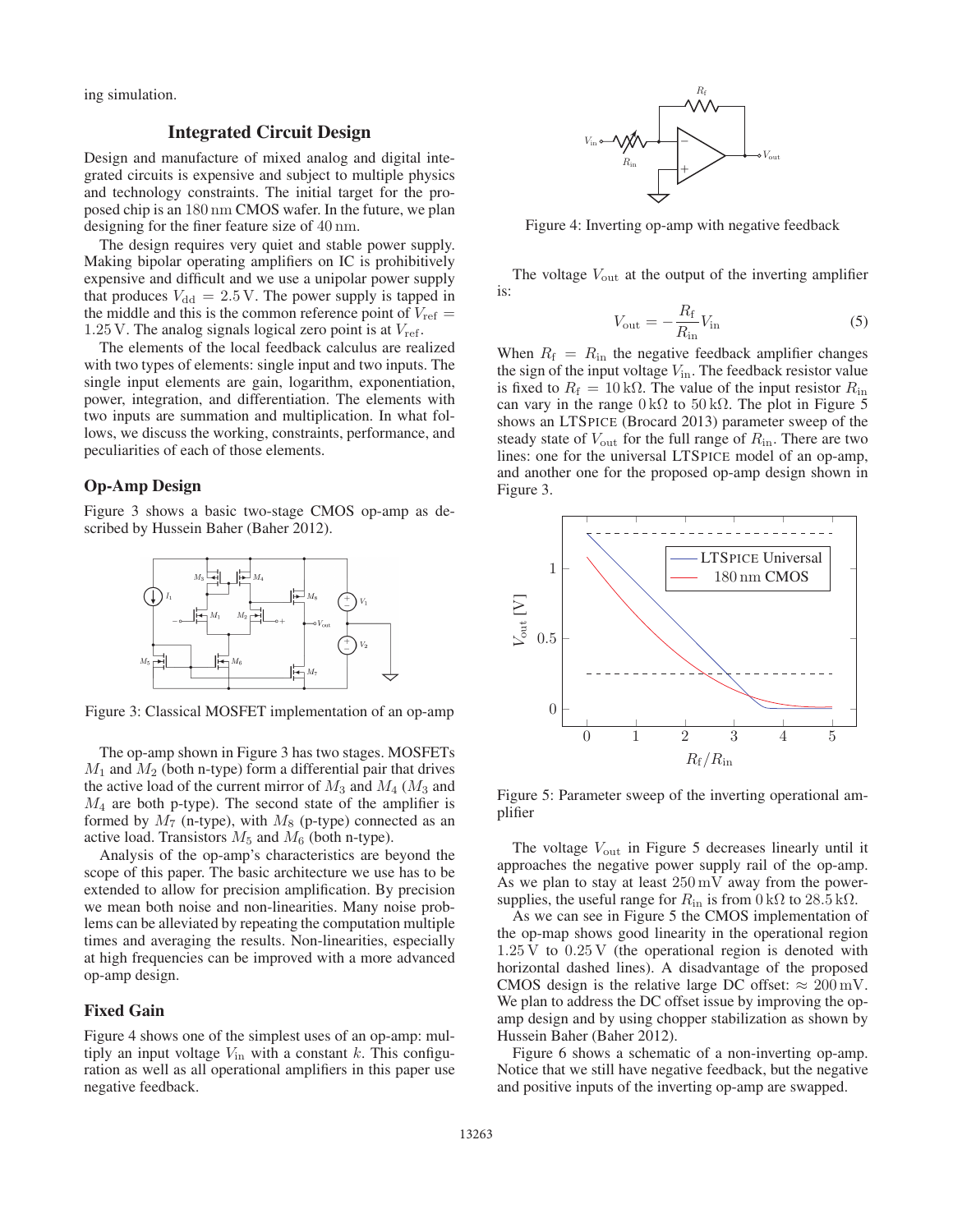

Figure 6: Non-inverting op-amp

The voltage  $V_{\text{out}}$  at the output of the non-inverting amplifier is:

$$
V_{\text{out}} = \left(1 + \frac{R_{\text{f}}}{R_{\text{in}}}\right) V_{\text{in}} \tag{6}
$$

The inconvenience of the non-inverting op-amp is that it only supports gain values of  $A \geq 1$ . Still, it can eliminate the need of an extra inverting op-amp for some ODEs. The non-inverting op-amp can be combined in a single element with the inverting op-amp with the help of a CMOS crossover switch at the op-amp inputs.

#### Logarithms and Exponentiation

Figure 7 shows a logarithmic op-amp. Notice that the diode is reverse biased. The voltage and current relationship in a diode is exponential and depends on several factors such as the geometry of the p-n junction and its temperature. As the currents involved are very small (sometimes in the order of nanoamps), the standalone use of this logarithmic op-amp is not recommended. When building circuits for multiplication and raising to a power, however, logarithmic op-amps are combined with exponential op-amps (they are dual). This combination automatically provides compensation for parameter drifts and errors.



Figure 7: Logarithmic op-amp

The voltage  $V_{\text{out}}$  at the output of the logarithmic op-amp is:

$$
V_{\text{out}} = -V_T \log \frac{V_{\text{in}}}{I_s R_{\text{f}}}
$$
 (7)

where  $V_T$  is the thermal voltage of the diode and  $I_s$  is the diode's saturation current. The thermal voltage is approximately 25.8563 mV at 300 K.

The voltage  $V_{\text{out}}$  at the output of the exponential amplifier is:

$$
V_{\text{out}} = -I_s R_{\text{in}} \exp\left(\frac{V_{\text{in}}}{V_T}\right) \tag{8}
$$

Similarly to the inverting and non-inverting op-amps, the logarithmic and exponential configurations can be implemented with a single op-amp and a combination of CMOS



Figure 8: Exponential op-amp

analog switches that can configure the universal computational element depending on the ODE. Of course, the switching elements bring their own resistance, capacitance, and non-linearity and there is a trade-off between how configurable the FPAA element is and the precision of the computation.

#### Summation

The electrical circuit shown in Figure 9 is used to add two voltages:  $V_x$  and  $V_y$ . The summing op-amp is similar to the inverting one when the two input resistances match:  $R_{\text{in}} =$  $R_{\rm x} = R_{\rm y}$ . In this case, it is easy to see that the ouput voltage is:

$$
V_{\text{out}} = -\frac{R_{\text{f}}}{R_{\text{in}}}(V_{\text{x}} + V_{\text{y}})
$$
\n(9)



Figure 9: Adding op-amp

#### Multiplication and Powers

Both multiplication and raising to a power work with logarithms to avoid very large currents and voltages. Figure 10 shows how the product of the two voltages  $V_x$  and  $V_y$  is computed. First the logarithms of  $V_x$  and  $\bar{V}_y$  are taken. The two results are summed by an analog adder. Finally, the output of the adder is exponentiated.



Figure 10: Multiplication with four op-amp blocks

When using the multiplication block,  $R_{\text{in}}$  of the logarithm and and  $R_f$  of the exponentiation have to match so they cancel each other:

$$
R_{\rm f} = \frac{R_{\rm in}}{I_s} \tag{10}
$$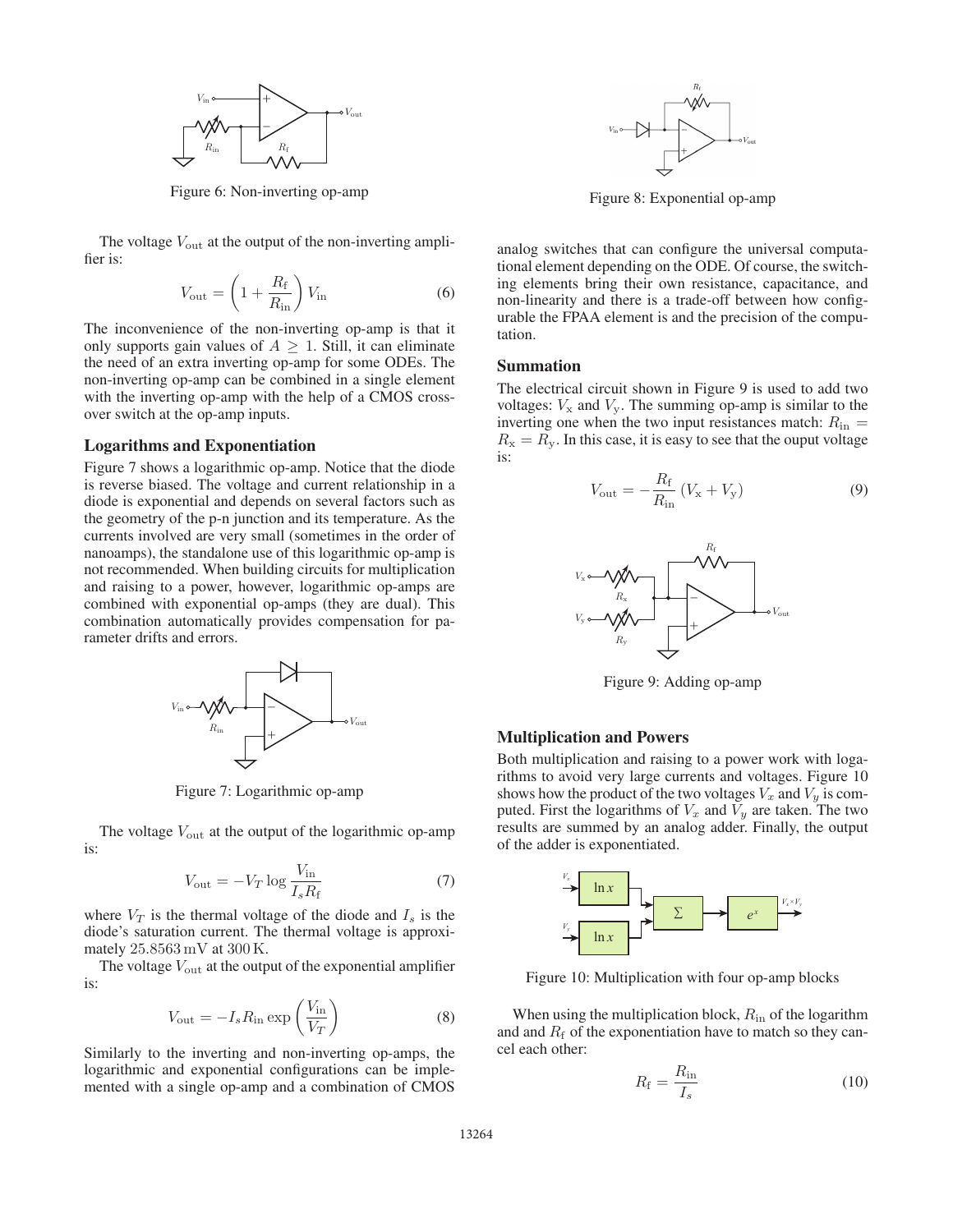Raising a number to a power is similar to multiplication in that it also uses logarithms. The op-amp implementation is shown in Figure 11.



Figure 11: Raising to a power with three op-amp blocks

Similar, to the multiplication case, when using the raising to the power block,  $R_f$  of the logarithm and  $R_{\text{in}}$  exponentiation have to cancel each other. For this to happen, it must hold that:

$$
R_{\rm f} = \left(\frac{R_{\rm in}}{I_s}\right)^p \tag{11}
$$

where  $p$  is the power.

#### Integration and Differentiation

Figure 12 shows an integrating op-amp. Integrating op-amps are well-known and widely used in analog computing and analog-to-digital conversion.



Figure 12: Integrating op-amp

The voltage  $V_{\text{out}}$  at the output of the integrating amplifier is:

$$
V_{\text{out}} = \frac{1}{R_{\text{in}}C} \int_0^t V_{\text{in}} dt
$$
 (12)

By varying the value of  $R_{\text{in}}$  we can change the "time constant" of the integrating op-amp. This allows long simulations to be simulated in shorter time. Making  $R_{\text{in}}$  too large, though, results in high-frequency AC signals through all opamps. Practical op-amps do not have the same gain when the frequency increases which limits the simulation speed. Making capacitors on integrated circuits is expensive as they take a lot of surface. Therefore, in our design, we will leave small capacitors (in the order of a few pico to nano-farads) on-board the IC, while larger capacitors can be implemented as capacitor arrays and used externally at the cost of a few pins.

If we swap the capacitor with the resistor of the integrating op-amp, we get a differentiating op-amp.

### Simulation and Validation

We continue with a two-variable oscillating dynamic system. Consider two animal species in an ecosystem: bunnies and coyotes. The population dynamics can be modeled by the well-known Lotka-Volterra equations:

$$
\frac{\mathrm{d}x}{\mathrm{d}t} = \alpha x - \beta xy \tag{13}
$$

$$
\frac{\mathrm{d}y}{\mathrm{d}t} = \delta xy - \gamma y \tag{14}
$$

The parameters describing the interaction of the two species are  $\alpha = 1$ ,  $\beta = 5$ ,  $\gamma = 1$ , and  $\delta = 3.5$ . The initial values are  $x = 0.1$  and  $y = 0.15$ . The parameters have been scaled such that all system variables are between zero and one.

Figure 13 shows the FPAA implementation of the Lotka-Volterra simulation model. The implementation uses a total of 16 op-amps. The sign inversion in the gain and summation blocks poses an inconvenience as each block requires an additional inverting op-amp.

Figure 14 shows the simulation results with the LTSPICE universal op-amp model. The two integration blocks have input resistance of  $R_{\rm in} = 100 \,\rm k\Omega$  and  $1 \,\rm nF$  capacitors. This results in a time scale factor of  $10^3$ , i.e.,  $40 \text{ s}$  of simulation time are simulated in 4 ms.

## Related Work

The closest resembling our IC and framework design is that of FPAAs. FPAAs are not new, there is a book (Pierzchala et al. 2013), and even a company specializing in designing FPAA chips.<sup>1</sup> What is novel in our proposal is that we specialize FPAA for simulating dynamic systems and overcome the scalability problem by inventing an op-amp negative feedback calculus.

Deese, Jimenez, and Nwankpa propose the use of FPAAs for simulating power systems (Deese, Jimenez, and Nwankpa 2009). Similar to us, the authors illustrate the applicability of their approach by simulation and prototype analysis. We have taken this research further by generalizing it to simulation and diagnostics of arbitrary dynamic systems. We have further analyzed the approach using a specific CMOS implemented op-amp

Schlottmann, Petre, and Hasler present an approach to converting SIMULINK models to FPAA configurations (Craig R Schlottmann and Hasler 2012), which are simulated using SPICE. One of the examples in this paper is a Hodgkin-Huxley-type neuron block. The results in this paper are reassuring that FPAAs can be used for the simulation of realistic and relevant dynamic systems.

Znamirowski, Palusinski, and Vrudhula have proposed to use FPAAs in simulation in control (Znamirowski, Palusinski, and Vrudhula 2004). The accent of their paper is on adaptive control which is related to diagnostics.

#### **Conclusion**

In this paper we have built a proof-of-concept for a diagnostic and simulation hardware accelerator. We have shown how an IVP can be mapped on to a grid of analog elements. We have created a special local feedback op-amp calculus

<sup>1</sup> http://www.anadigm.com/